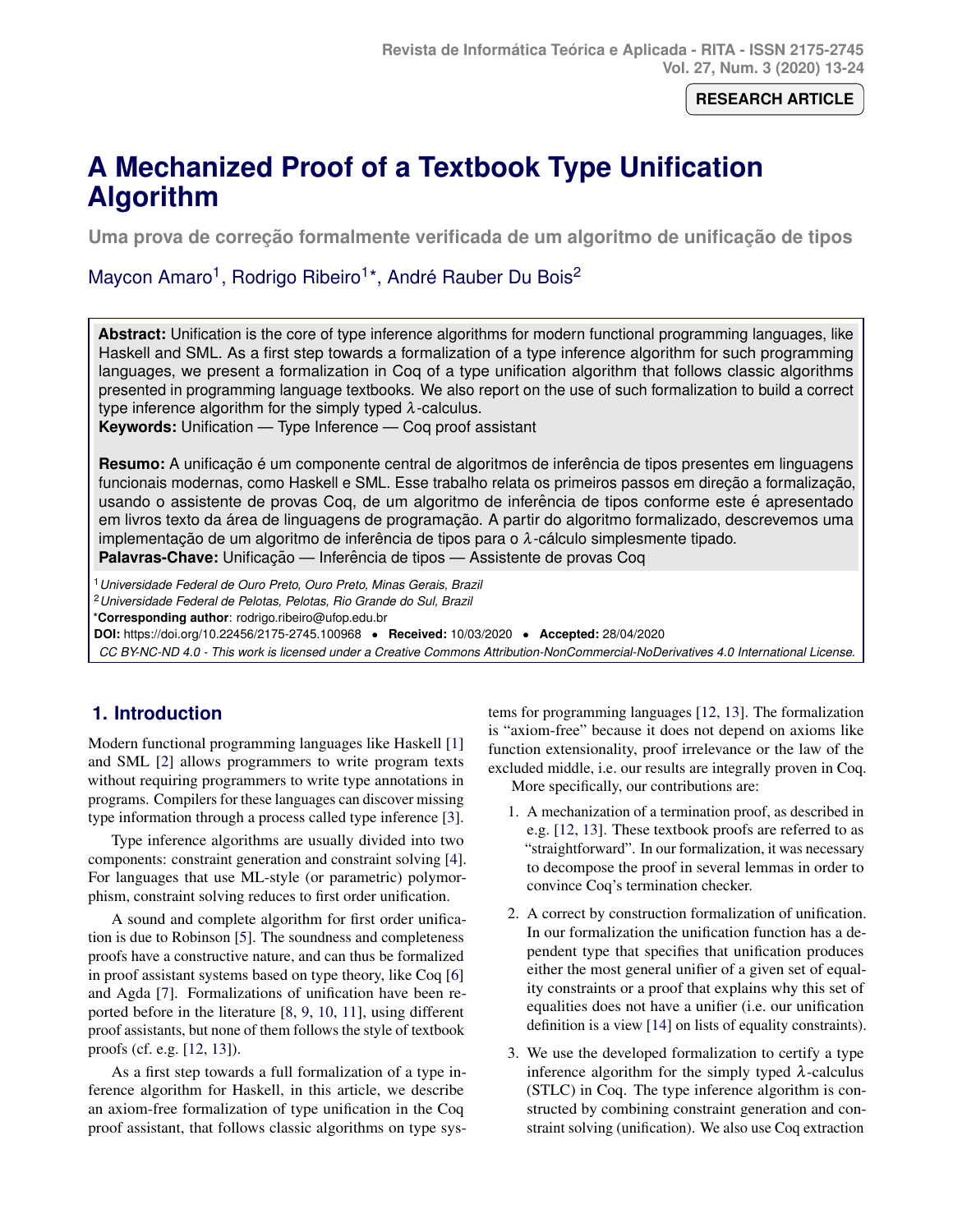feature to produce a Haskell implementation of the formalized type inference algorithm.

We chose Coq to develop this formalization because it is an industrial strength proof assistant that has been used in several large scale projects such as a Certified C compiler [\[15\]](#page-10-14) and a Java Card platform [\[16\]](#page-10-15), as well as on the verification of mathematical theorems (cf. e.g. [\[17,](#page-10-16) [18\]](#page-10-17)).

This paper extends previous work [\[19\]](#page-10-18) mainly by (1) defining a correct constraint-based type inference algorithm for STLC by combining a constraint generator with the previously formalized unification algorithm, and (2) producing a Haskell implementation of type inference for STLC from our Coq formalization.

The rest of this paper is organized as follows. Section [2](#page-1-0) presents a brief introduction to the Coq proof assistant. Section [3](#page-2-0) presents some definitions used in the formalization. Section [4](#page-5-0) presents the unification algorithm. Termination, soundness and completeness proofs are described in Sections [4.1](#page-6-0) and [4.2,](#page-6-1) respectively. Section [5](#page-7-0) presents details about proof automation techniques used in our formalization. Section [6](#page-7-1) reports on our efforts on using the formalized algorithm in the implementation of a type inference algorithm. Section [7](#page-8-0) presents related work and Section [8](#page-10-19) concludes.

While all the code on which this paper is based has been developed in Coq, we adopt a "lighter" syntax in the presentation of its code fragments. In the introductory Section [2,](#page-1-0) however, we present small Coq source code pieces. We chose this presentation style in order to improve readability, because functions that use dependently typed pattern matching require a high number of type annotations, that would deviate from our objective of providing a formalization that is easy to understand.

For theorems and lemmas, we sketch the proof strategy but omit tactic scripts. The developed formalization uses Coq version 8.5pl2 and it is available online [\[20\]](#page-10-20).

# <span id="page-1-0"></span>**2. A Taste of Coq Proof Assistant**

Coq is a proof assistant based on the calculus of inductive constructions (CIC) [\[6\]](#page-10-5), a higher order typed  $\lambda$ -calculus extended with inductive definitions. Theorem proving in Coq follows the ideas of the so-called "BHK-correspondence"<sup>[1](#page-0-0)</sup>, where types represent logical formulas,  $\lambda$ -terms represent proofs [\[21\]](#page-10-21) and the task of checking if a piece of text is a proof of a given formula corresponds to checking if the term that represents the proof has the type corresponding to the given formula.

However, writing a proof term whose type is that of a logical formula can be a hard task, even for very simple propositions. In order to make the writing of complex proofs easier, Coq provides *tactics*, which are commands that can make it easier to construct proof terms.

As a tiny example, consider the task of proving the following simple formula of propositional logic:

$$
(A \to B) \to (B \to C) \to A \to C
$$

In Coq, such theorem can be expressed as:

```
Section EXAMPLE.
   Variables A B C : Prop.
   Theorem ex : (A \rightarrow B) \rightarrow (B \rightarrow C) \rightarrow A \rightarrow C.
   Proof.
         intros H H' HA.
         apply H'.
         apply H.
         assumption.
    Qed.
End EXAMPLE.
```
In the previous source code piece, we have defined a Coq sec-tion named EXAMPLE<sup>[2](#page-0-0)</sup> which declares variables A, B and C as being propositions (i.e. with type Prop). Tactic intros introduces variables H, H' and HA into the (typing) context, respectively with types  $A \rightarrow B, B \rightarrow C$  and A and leaves goal  $\mathcal C$  to be proved. Tactic apply, used with a term  $\pm$ , generates goal P when there exists  $t: P \rightarrow Q$  in the typing context and the current goal is  $Q$ . Thus, apply  $H'$  changes the goal from  $C$  to  $B$  and apply  $H$  changes the goal to  $A$ . Tactic assumption traverses the typing context to find a hypothesis that matches with the goal.

We define next a proof of the previous propositional logical formula that, instead of using tactics (intros, apply and assumption), is coded directly as a function:

```
Definition example'
      : (A \rightarrow B) \rightarrow (B \rightarrow C) \rightarrow A \rightarrow C :=
      fun (H : A \rightarrow B)(H' : B \rightarrow C)(HA : A) => H' (H HA).
```
However, even for very simple theorems, coding a definition directly as a Coq term can be a hard task. Because of this, the use of tactics has become the standard way of proving theorems in Coq. Furthermore, the Coq proof assistant provides not only a great number of tactics but also a domain specific language for scripted proof automation, called  $\mathscr{L}$  tac. In this work, the developed proofs follow the style, advocated by e.g. Chlipala [\[22\]](#page-11-0), where most proofs are built using  $\mathscr{L}$  tac scripts, to automate proof steps and make them more robust. Details about  $\mathscr{L}$  tac can be found in [\[22,](#page-11-0) [6\]](#page-10-5).

Another feature of Coq is the so-called extraction [\[23\]](#page-11-1), which generates data types and functions in Haskell, OCaml and Scheme, from a Coq formalization by erasing all values whose types are in Prop universe. As an example of this feature, consider the following Coq source code piece, which defines a certified predecessor function for natural numbers in Peano notation:

After defining inductive type nat, we declare function pred, which returns the predecessor of a given natural number together with a evidence that the returned value is indeed the predecessor of input value or a proof that such input is

<sup>&</sup>lt;sup>1</sup>Abbreviation of Brouwer, Heyting, Kolmogorov, de Bruijn and Martin-Löf Correspondence. This is also known as the Curry-Howard "isomorphism".

<sup>&</sup>lt;sup>2</sup>In Coq, sections can be used to delimit the scope of local variables.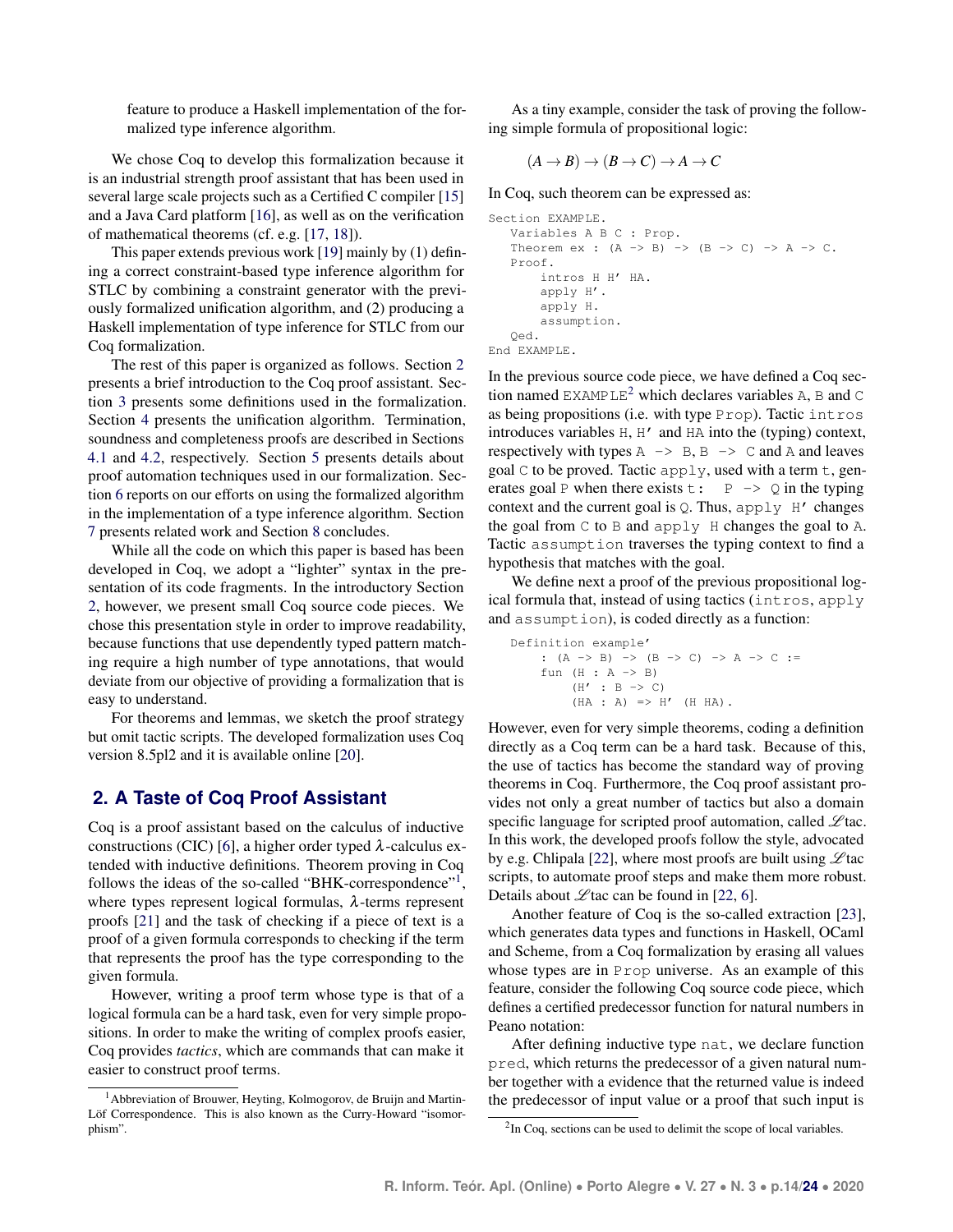```
Section PRED.
  Inductive nat : Set :=
  | O : nat
   | S : nat -> nat.
   Definition pred (n : nat)
       : {m \mid n = S \n m} + {n = 0}.exact (match n as n'
        return {m \mid n' = S m} + {n' = 0} with| O => inright eq_refl
             | S m => inleft _ (exist _ m eq_refl)
             end).
  Defined.
End PRED.
Extraction Language Haskell.
Extract Inductive sumor =>
    "Maybe" ["Just" "Nothing"].
Recursive Extraction pred.
```
**Figure 1.** Simple verified predecessor function and its extraction commands

equal to zero. This type is specified using type constructors sig and sumor. Type constructor sig can be understood as an existential quantifier<sup>[3](#page-0-0)</sup>, since its value constructor

```
exist : forall x : A, P x -> sig P
```
receives a witness x and a proof that this value satisfies a property (P). Notation  $\{x : A | P x\}$  represents type sig (fun  $x : A \Rightarrow P$ ). For a type  $A : Type$  and a proposition B : Prop, inductive type sumor A B represents values of type A or proofs of B and Coq's standard library defines it with the following notation:  $A + {B}$ . The type of pred uses sig to guarantee that the returned value is the predecessor of input n, i.e.  ${m \mid n = S \text{ m}}$ , and |sumor— to combine it with the type of a proof that input n is equal to zero (i.e.  $n = 0$ ).

Function pred is declared using tactic exact which allows direct specification of a term. Definition of pred is as follows: If  $n = 0$ , we return a proof that  $n = 0$ , denoted by term inright eq\_refl; otherwise, we have that n = S m and we return m as n's predecessor together with a proof of this fact. Both cases uses constructor eq\_refl that represents *propositional equality* proofs and it has the type

```
eq_refl : forall {A : Type}(x : A), x = x
```
By default, Coq extracts code to OCaml but, we can configure it to produce Haskell or Scheme code using command Extraction Language. Also we can customize extraction to modify how functions and data types are extracted. As an example of this feature, in Figure [1,](#page-2-1) we use command:

```
Extract Inductive sumor =>
   "Maybe" ["Just" "Nothing"].
```
to extract sumor type to Haskell's Maybe. Using this command, Coq does not create a Haskell type for sumor and maps its first constructor to Just and the second to Nothing. Such customizations must be done with care, since they could introduce unexpected behaviour, if we don't pay attention to constructor order [\[24\]](#page-11-3).

Haskell code extracted from Figure [1](#page-2-1) is shown in Figure [2.](#page-2-2)

```
module Main where
import qualified Prelude
type Sig a = a
-- singleton inductive,
-- whose constructor was exist
data Nat = 0 | S Nat
pred :: Nat -> Maybe Nat
pred n =
   case n of {
     O -> Nothing;
      S m \rightarrow Just m}
```
**Figure 2.** Extracted Haskell code from Figure [1.](#page-2-1)

# <span id="page-2-0"></span>**3. Definitions**

#### **3.1 Terms**

Following common practice, we consider the following syntax for  $\lambda$ -terms, where meta-variable *x* denotes (term) variables:

$$
e ::= x \mid \lambda x.e \mid ee \mid c
$$

Our syntax only consider just one constant value, *c*, of type *C*. We use a term representation that is based on names to represent variable binding. Usage of binding representations (like De Bruijn indexes, locally nameless representation or parametric high-order abstract syntax [\[25,](#page-11-4) [26\]](#page-11-5)) is orthogonal to our work, since our focus is on type inference and not on semantics, where capture free (term) substitutions do not play an important role.

#### **3.2 Types**

We consider a language of simple types formed by type variables, type constants (also called type constructors) and functional types given by the following grammar:

$$
\tau \ ::= \ \alpha \mid C \mid \tau \to \tau
$$

where  $\alpha$  stands for a type variable and *C* is a type constructor. All meta-variables  $(\tau, \alpha)$  can appear primed or subscripted and, as usual, we consider that  $\rightarrow$  associates to the right and represent type variable names as natural numbers.

 $3$ The main difference between an inductive type constructed with  $\sin \theta$ and the one constructed with an existential quantifier  $(ex)$  is that the former survives program extraction, since extraction only remove values whose type is a propostion (universe Prop).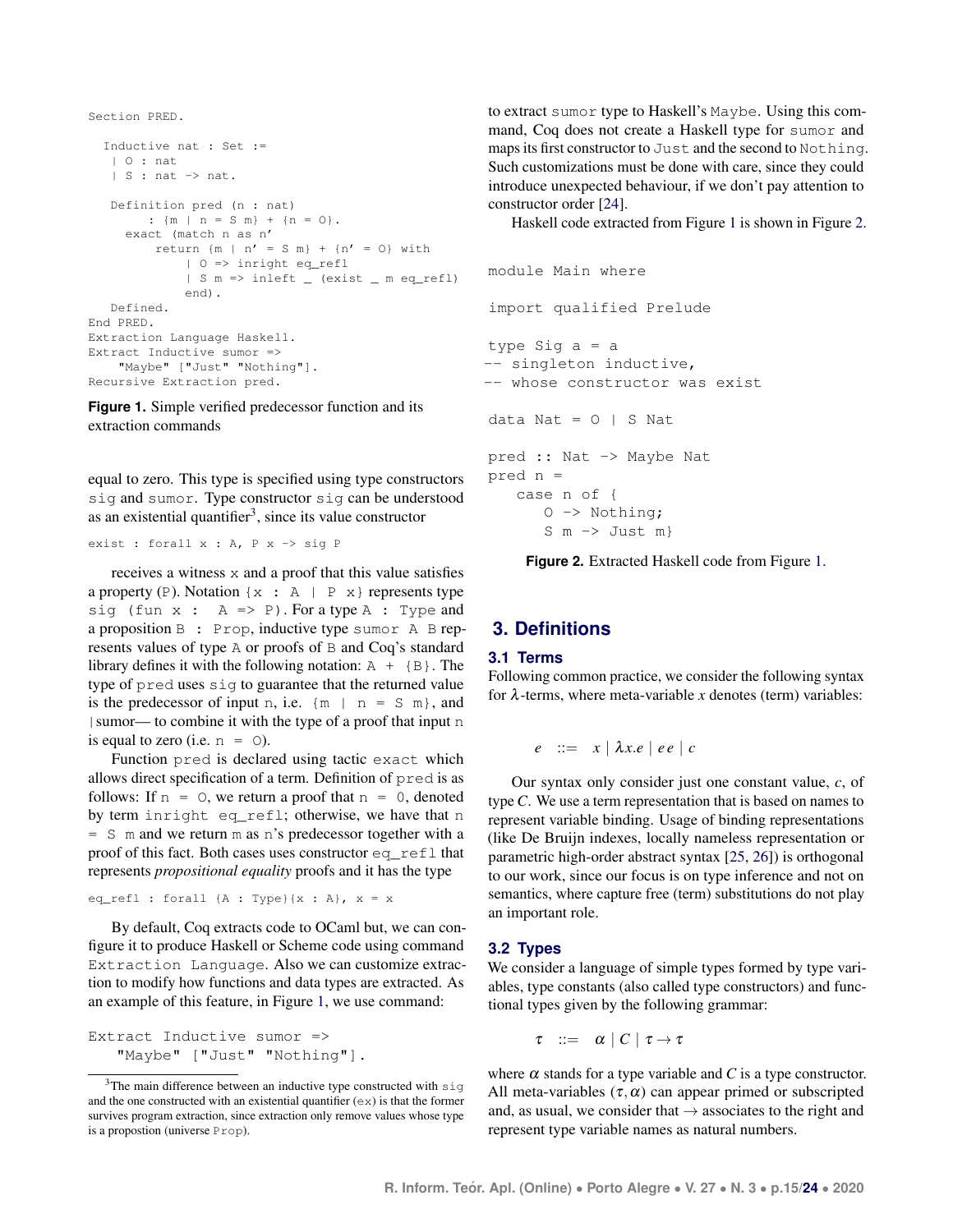The list of type variables within type  $\tau$  is denoted by  $FV(\tau)$  and its definition is straightforward.

The *size* of a given type  $\tau$ , given by the number of arrows, type variables and constructors in  $\tau$ , is denoted by  $size(\tau)$ . Formally:

$$
size(\tau_1 \rightarrow \tau_2) = 1 + size(\tau_1) + size(\tau_2)
$$
  
\n
$$
size(\alpha) = 1
$$
  
\n
$$
size(C) = 1
$$

We let  $\tau_1 \stackrel{e}{=} \tau_2$  denote the equality constraint between two types  $\tau_1$  and  $\tau_2$ .

Lists of equality constraints are represented by meta-variable C. We use the left-associative operator :: for constructing lists: *a* :: *x* denotes the list formed by head *a* and tail *x*. Also, we follow Haskell notation and represent singleton list containing *x* by [*x*].

The definition of free type variables for constraints and their lists are defined in a standard way and the size of constraints and constraint lists are defined as the sum of their constituent types. The following simple lemmas will be later used to establish termination of the unification algorithm, defined in Section [4.](#page-5-0)

<span id="page-3-0"></span>**Lemma 1.** For all types  $\tau_1, \tau_1', \tau_2, \tau_2'$  and all lists of con*straints* C *we have that:*

$$
\text{size}((\tau_1 \stackrel{e}{=} \tau_1') :: (\tau_2 \stackrel{e}{=} \tau_2') :: \mathbb{C}) < \text{size}((\tau_1 \rightarrow \tau_2 \stackrel{e}{=} \tau_1' \rightarrow \tau_2') :: \mathbb{C})
$$

*Proof.* Induction over C using the definition of *size*.  $\Box$ 

<span id="page-3-1"></span>Lemma 2. *For all types* τ, τ <sup>0</sup> *and all lists of constraints* C *we have that*

$$
\mathit{size}(\mathbb{C}) < \mathit{size}((\tau \stackrel{e}{=} \tau') :: \mathbb{C})
$$

*Proof.* Induction over  $\tau$  and case analysis over  $\tau'$ , using the definition of *size*.  $\Box$ 

#### <span id="page-3-2"></span>**3.3 Substitutions**

Substitutions are functions mapping type variables to types. For convenience, a substitution is considered as a finite mapping  $[\alpha_1 \mapsto \tau_1, ..., \alpha_n \mapsto \tau_n]$ , for  $i = 1, ..., n$ , which is also abbreviated as  $[\overline{\alpha} \mapsto \overline{\tau}]$  ( $\overline{\alpha}$  and  $\overline{\tau}$  denoting sequences built from sets  $\{\alpha_1, ..., \alpha_n\}$  and  $\{\tau_1, ..., \tau_n\}$ , respectively). Metavariable *S* is used to denote substitutions.

In our formalization, a mapping  $[\alpha \mapsto \tau]$  is represented as a pair of a variable and a type. Substitutions are represented as lists of mappings, taking advantage of the fact that a variable never appears twice in a substitution.

There are other possible representations for substitutions (e.g. finite maps implemented as red-black trees). We chose to represent them as lists to ease the task automating proofs by scripting custom tactics. Coq standard library provides several containers (finite-maps, finite-sets, etc) implemented as balanced-tree structures. However, since the Coq library relies on modules, the finite map structure is hidden from

the client users which would add unnecessary complexity on proof automation by inspecting substitution's structure.

The domain of a sub stitution, denoted by *dom*(*S*), is defined as:

$$
dom(S) = \{ \alpha \, | \, S(\alpha) = \tau, \alpha \neq \tau \}
$$

Following [\[10\]](#page-10-9), we define *substitution application* in a variable-by-variable way; first, let the application of a mapping  $[\alpha \mapsto \tau']$  to  $\tau$  be defined by recursion over the structure of  $\tau$ :

$$
\begin{array}{rcl}\n[\alpha \mapsto \tau'](\tau_1 \to \tau_2) & = & ([\alpha \mapsto \tau'] \, \tau_1) \to ([\alpha \mapsto \tau'] \, \tau_2) \\
[\alpha \mapsto \tau'] \, \alpha & = & \tau' \\
[\alpha \mapsto \alpha'] \, \alpha & = & \alpha', \text{if } \alpha' \neq \alpha \\
[\alpha \mapsto \alpha'] \, C & = & C\n\end{array}
$$

Next, substitution application follows by recursion on the number of mappings of the substitution, using the above defined application of a single mapping:

$$
S(\tau) = \begin{cases} \tau & \text{if } S = [] \\ S'([\alpha \mapsto \tau'] \tau) & \text{if } S = [\alpha \mapsto \tau'] :: S' \end{cases}
$$

Application of a substitution to an equality constraint is defined in a straightfoward way:

$$
S(\tau \stackrel{e}{=} \tau') = S(\tau) \stackrel{e}{=} S(\tau')
$$

In order to maintain our development on a fully constructive ground, we use the following lemma, to cater for proofs of equality of substitutions. This lemma is used to prove that the result of the unification algorithm yields the most general unifier of a given set of types.

<span id="page-3-3"></span>**Lemma 3.** For all substitutions *S* and *S'*, if  $S(\alpha) = S'(\alpha)$  for *all variables*  $\alpha$ *, then*  $S(\tau) = S'(\tau)$  *for all types*  $\tau$ *.* 

*Proof.* Induction over  $\tau$ , using the definition of substitution application.  $\Box$ 

#### **3.4 Type System**

In order to formalize a type inference algorithm for STLC, we need to define its type system. Following standard practice, we let meta-variable  $\Gamma$  denote typing contexts. We also define the following operations on typing contexts:

$$
\Gamma, x : \tau = (\Gamma - \{x : \tau' \in \Gamma\}) \cup \{x : \tau\}
$$
  

$$
\Gamma(x) = \tau, \text{ if } x : \tau \in \Gamma
$$

We let symbol  $\emptyset$  denote the empty typing context. Application of substitutions on typing contexts is straightforwardly defined by recursion using application of substitution on types. We represent substitution application on types and typing contexts using the same notation.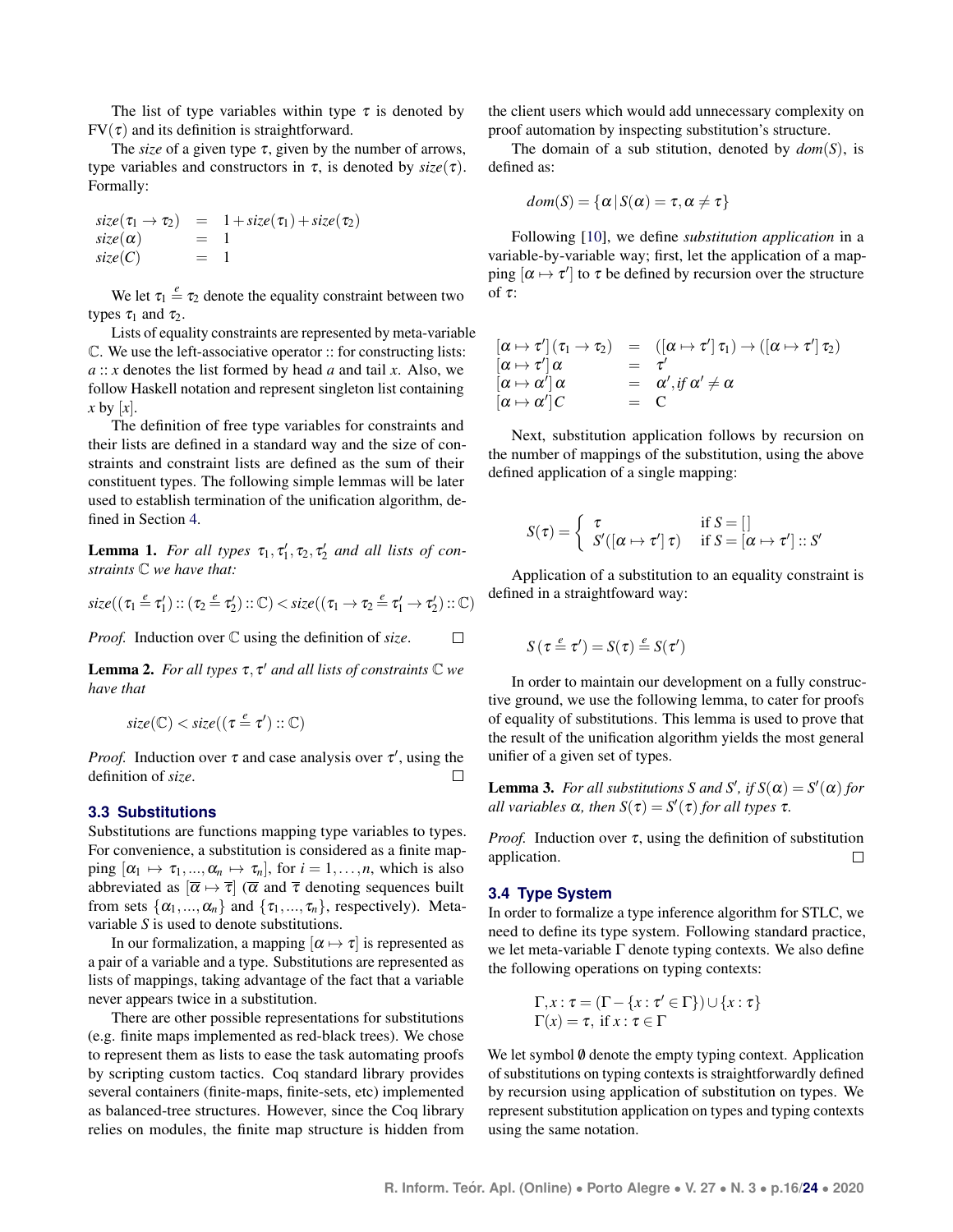The type system is presented as a syntax directed proof system for judgements  $\Gamma \vdash e : \tau$  which means that term *e* has type  $τ$  using information in typing context  $Γ$ .

$$
\frac{\Gamma(x) = \tau}{\Gamma \vdash c : C} \quad \text{(Const)} \qquad \frac{\Gamma(x) = \tau}{\Gamma \vdash x : \tau} \quad \text{(Var)}
$$
\n
$$
\frac{\Gamma, x : \tau \vdash e : \tau'}{\Gamma \vdash \lambda x . e : \tau \to \tau'} \quad \text{(Abs)}
$$
\n
$$
\frac{\Gamma \vdash e_1 : \tau' \to \tau \quad \Gamma \vdash e_2 : \tau'}{\Gamma \vdash e_1 e_2 : \tau} \quad \text{(App)}
$$

In order to ensure that type inference is sound w.r.t. STLC type system, we need to show that derivability is preserved by type substitutions. This is ensured by the next theorem.

<span id="page-4-0"></span>Theorem 1. *Let* Γ *be a typing context, e a term and* τ *a type such that*  $\Gamma \vdash e : \tau$ *. Then, for every substitution S, we have that*  $S(\Gamma) \vdash e : S(\tau)$ *.* 

*Proof.* By induction over the derivation of  $\Gamma \vdash e : \tau$ .  $\Box$ 

#### **3.5 Well-Formedness Conditions**

Now, we consider notions of well-formedness with regard to types, typing contexts, substitutions and constraints. These notions are crucial to give simple proofs for termination, soundness and completeness of the unification algorithm.

Well-formed conditions are expressed in terms of a type variable context,  $\mathcal V$ , that contains, in each step of the execution of the unification algorithm, the *complement* of the set of type variables that are in the domain of the unifier. This context is used to formalize some notions that are assumed as immediate facts in textbooks, like: "at each recursive call of the unification algorithm, the number of distinct type variables occurring in constraints decreases" or "after applying a substitution *S* to a given type  $\tau$ , we have that  $FV(S(\tau)) \cap dom(S) = \emptyset$ ".

We consider that:

- A type  $\tau$  is well-formed in  $\mathcal V$ , written as  $wf(\mathcal V, \tau)$ , if all type variables that occur in  $\tau$  are in  $\mathcal V$ .
- A constraint  $\tau_1 \stackrel{e}{=} \tau_2$  is well-formed in  $\mathcal{V}$ , written as  $wf(\mathcal{V}, \tau_1 \stackrel{e}{=} \tau_2)$ , if both  $\tau_1$  and  $\tau_2$  are well-formed in  $\mathcal{V}$ .
- A list of constraints  $\mathbb C$  is well-formed in  $\mathscr V$ , written as  $wf(\mathscr{V}, \mathbb{C})$ , if all of its equality constraints are wellformed in  $\mathcal V$ .
- A typing context  $\Gamma$  is well-formed in  $\mathcal V$ , written as  $wf(\mathscr{V}, \Gamma)$ , if for all  $x : \tau \in \Gamma$ , we have  $wf(\mathscr{V}, \tau)$ .
- A substitution *S* is well-formed in  $\mathcal{V}$ , written as  $wf(\mathcal{V}, S)$ , if either  $S = []$  or, if  $S = \{[\alpha \mapsto \tau]\} :: S'$ , the following conditions apply:

– *wf*(V − {α}, τ)  $- wf(\mathscr{V}-\{\alpha\},S')$ 

The requirement that type  $\tau$  is well-formed in  $\mathcal{V} - {\alpha}$  is necessary in order for  $[\alpha \mapsto \tau]$  to be a well-formed substitution. This avoids cyclic equalities that would introduce infinite type expressions.

The well-formedness conditions are defined as recursive Coq functions that compute dependent types from a given variable context and a type, constraint or substitution.

A first application of these well-formedness conditions is to enable a simple definition of composition of substitutions. Let  $S_1$  and  $S_2$  be substitutions such that  $wf(\mathcal{V}, S_1)$  and  $wf(\mathcal{V} - dom(S_1), S_2)$ . The composition  $S_2 \circ S_1$  can be defined simply as the append operation of these substitutions:

$$
S_2 \circ S_1 = S_1 + S_2
$$

The idea of indexing substitutions by type variables that can appear in its domain and its use to give a simple definition of composition was proposed in [\[10\]](#page-10-9).

We say that a substitution  $S$  is more general than  $S'$ , written as  $S \leq S'$ , if there exists a substitution  $S_1$  such that  $S' = S_1 \circ S$ .

The definition of composition of substitutions satisfies the following theorem:

Theorem 2 (Substitution Composition and Application). *For all types*  $\tau$  *and all substitutions*  $S_1$ *,*  $S_2$  *such that*  $wf(\mathcal{V}, S_1)$  *and wf*( $\mathcal{V}$  – *dom*( $S_1$ ),  $S_2$ ) *we have that*  $(S_2 \circ S_1)(\tau) = S_2(S_1(\tau))$ *.* 

 $\Box$ 

*Proof.* By induction over the structure of  $S_2$ .

#### **3.6 Occurs Check**

Type unification algorithms use a well-known occurs check in order to avoid the generation of cyclic mappings in a substitution, like  $[\alpha \mapsto \alpha \rightarrow \alpha]$ . In the context of finite type expressions, cyclic mappings do not make sense. In order to define the occurs check, we first define a dependent type, *occurs*( $\alpha$ ,  $\tau$ ), that is inhabited<sup>[4](#page-0-0)</sup> only if  $\alpha \in FV(\tau)$ :

| $occurs(\alpha, \tau_1 \rightarrow \tau_2)$ | $=$ $occurs(\alpha, \tau_1) \vee occurs(\alpha, \tau_2)$ |
|---------------------------------------------|----------------------------------------------------------|
| $occurs(\alpha, \alpha')$                   | $= \alpha' \neq \alpha$                                  |
| $occurs(\alpha, C)$                         | $=$ False                                                |

Coq type False is the and empty type<sup>[5](#page-0-0)</sup>, respectively. Note that  $occurs(\alpha, \tau)$  is provable if and only if  $\alpha \in FV(\tau)$ .

Using type *occurs*, decidability of the occurs check can be established, by using the following theorem:

Lemma 4 (Decidability of occurs check). *For all variables* α *and all types*  $\tau$ *, we have that either*  $occurs(\alpha, \tau)$  *or*  $\neg$  *occurs* $(\alpha, \tau)$ *holds.*

–  $\alpha \in \mathscr{V}$ 

<sup>4</sup>According to the BHK-correspondence, a type is inhabited only if it represents a logic proposition that is provable.

<sup>&</sup>lt;sup>5</sup>In type theory terminology, the unit type is a type that has a unique inhabitant and the empty type is a type that does not have inhabitants. Under BHK-correspondence, they correspond to a true and false propositions, respectively [\[21\]](#page-10-21).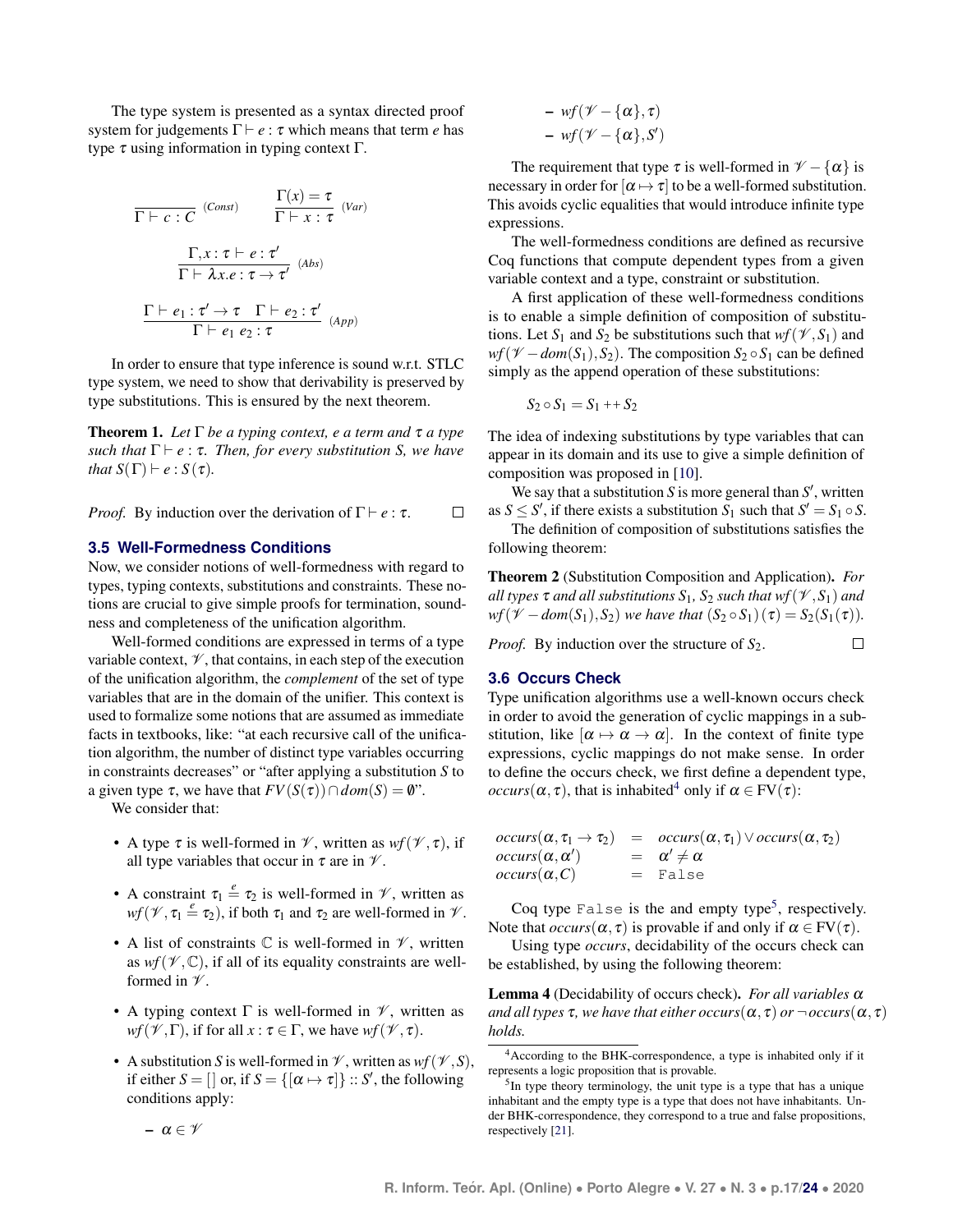*Proof.* Induction over the structure of τ.

If a variable  $\alpha$  does not occur in a well-formed type, this type is well-formed in a variable context where  $\alpha$  does not occur. This simple fact is an important step used to prove termination of unification. The next lemmas formalize this notion.

<span id="page-5-1"></span>**Lemma 5.** *For all variables*  $\alpha_1, \alpha_2$  *and all variable contexts*  $\mathcal{V}$ *, if*  $\alpha_1 \in \mathcal{V}$  *and*  $\alpha_2 \neq \alpha_1$  *then*  $\alpha_1 \in (\mathcal{V} - {\alpha_2})$ *).* 

*Proof.* Induction over  $\mathcal V$ .

Lemma 6. *Let* τ *be a well-formed type in a variable context* V *and let* α *be a variable such that* ¬*occurs*(α, τ)*. Then* τ *is well-formed in*  $V - {\alpha}$ .

*Proof.* Induction on the structure of  $\tau$ , using Lemma [5](#page-5-1) in the variable case.  $\Box$ 

#### **3.7 Constraint Generation**

The type inference algorithm for STLC is due to Hindley [\[27\]](#page-11-6). Essentially, the algorithm uses the fact that the type system for STLC is syntax-directed, i.e. the syntactic structure of a well-typed term uniquely determines which type rule should be applied to produce a valid typing derivation. Hindley's idea is that each term induces a *candidate type derivation*, where all missing types consist of distinct type variables. In order for the candidate derivation to be considered as a valid type derivation, all of its type variables must be instantiated to a ground type<sup>[6](#page-0-0)</sup>, subject to equality constraints.

Constraint generation is a simple recursive procedure that produces a list of constraints, from a given candidate typing derivation. An algorithm for generating constraints for STLC is presented next in Figure [3.](#page-5-2)

<span id="page-5-2"></span>
$$
\langle \langle \Gamma \vdash c : \tau \rangle \rangle = [\tau \stackrel{e}{=} C]
$$
  
\n
$$
\langle \langle \Gamma \vdash x : \tau \rangle \rangle = [\Gamma(x) \stackrel{e}{=} \tau]
$$
  
\n
$$
\langle \langle \Gamma \vdash \lambda x . e : \tau \rangle \rangle = \tau \stackrel{e}{=} \alpha_1 \rightarrow \alpha_2 :: \langle \langle \Gamma, x : \alpha_1 \vdash e : \alpha_2 \rangle \rangle
$$
  
\nwhere  $\alpha_1, \alpha_2$  are fresh  
\n
$$
\langle \langle \Gamma \vdash e_1 e_2 : \tau \rangle \rangle = \langle \langle \Gamma \vdash e_1 : \alpha \rightarrow \tau \rangle \rangle + \langle \langle \Gamma \vdash e_2 : \alpha \rangle \rangle
$$
  
\nwhere  $\alpha$  is fresh



We implement constraint generation using a simple state monad to store a list of used type variables names (i.e. it stores the variable context  $\mathcal V$ ) and a natural number that denotes the next fresh variable name to be used by the algorithm.

The next lemma shows that if we call constraint generation on a well-formed typing context for a given term, it produces a well-formed constraint. It it is crucial to establish type inference soundness.

<span id="page-5-4"></span>Lemma 7. *Let e be an term,* V *a variable context and* Γ *a typing context such that*  $wf(V, \Gamma)$  *holds.* If  $\langle \langle \Gamma \vdash e : \alpha \rangle \rangle$ *succeds then wf*( $\mathcal{V}, \langle \langle \Gamma \vdash e : \alpha \rangle \rangle$ ) *holds.* 

 $\Box$ 

*Proof.* By structural induction on *e*.

 $\Box$ 

 $\Box$ 

# <span id="page-5-0"></span>**4. The Unification Algorithm**

We use the following standard presentation of the first-order unification algorithm, where  $\tau \equiv \tau'$  denotes a decidable equality test between  $\tau$  and  $\tau'$ :

- <span id="page-5-3"></span> $(1)$  *unify* $(||) = ||$
- (2)  $unify((\alpha \stackrel{e}{=} \alpha) :: \mathbb{C}) = unify(\mathbb{C})$
- (3)  $unify((\alpha \stackrel{e}{=} \tau) :: \mathbb{C}) = \text{if } occurs(\alpha, \tau) \text{ then fail}$ else *unify*( $[\alpha \mapsto \tau]$ C)  $\circ [\alpha \mapsto \tau]$
- (4)  $unify((\tau \stackrel{e}{=} \alpha) :: \mathbb{C}) = \text{if } occurs(\alpha, \tau) \text{ then fail}$ else *unify*( $[\alpha \mapsto \tau]$ C)  $\circ [\alpha \mapsto \tau]$

(5) 
$$
unify((\tau_1 \rightarrow \tau_2 \stackrel{e}{=} \tau \rightarrow \tau') :: \mathbb{C}) =
$$
  
\n $unify((\tau_1 \stackrel{e}{=} \tau) :: (\tau_2 \stackrel{e}{=} \tau') :: \mathbb{C})$ 

(6)  $unify((\tau \stackrel{e}{=} \tau') :: \mathbb{C}) = \text{if } \tau \equiv \tau' \text{ then } unify(\mathbb{C})$ else fail



Our formalization differs from the presented algorithm (Figure [4\)](#page-5-3) in two aspects:

- 1. Since this presentation of the unification algorithm is general recursive, i.e. there are recursive calls that are not made on structurally smaller arguments, we need to define it using recursion on proofs that *unify*'s arguments form a well-founded relation [\[6\]](#page-10-5).
- 2. Instead of returning just a substitution that represents the argument constraint unifier, we return a proof that such substitution is indeed its most general unifier or a proof explaining that such unifier does not exist, when *unify* fails.

These two aspects are discussed in Sections [4.1](#page-6-0) and [4.2,](#page-6-1) respectively.

It is worth mentioning that there are some Coq extensions that make the definitions of general recursive functions and functions defined by pattern matching on dependent types easier, namely commands Function and Program, respectively. However, according to the Coq reference manual [\[28\]](#page-11-7), these are experimental extensions. Thus, we prefer to use well established approaches to overcome these problems: 1) use of a recursion principle derived from the definition of a well-founded relation [\[6\]](#page-10-5) and 2) annotate every pattern matching construct in order to make explicit the relation between function argument and return types.

<sup>&</sup>lt;sup>6</sup>We say that a type  $\tau$  is ground if FV( $\tau$ ) = 0.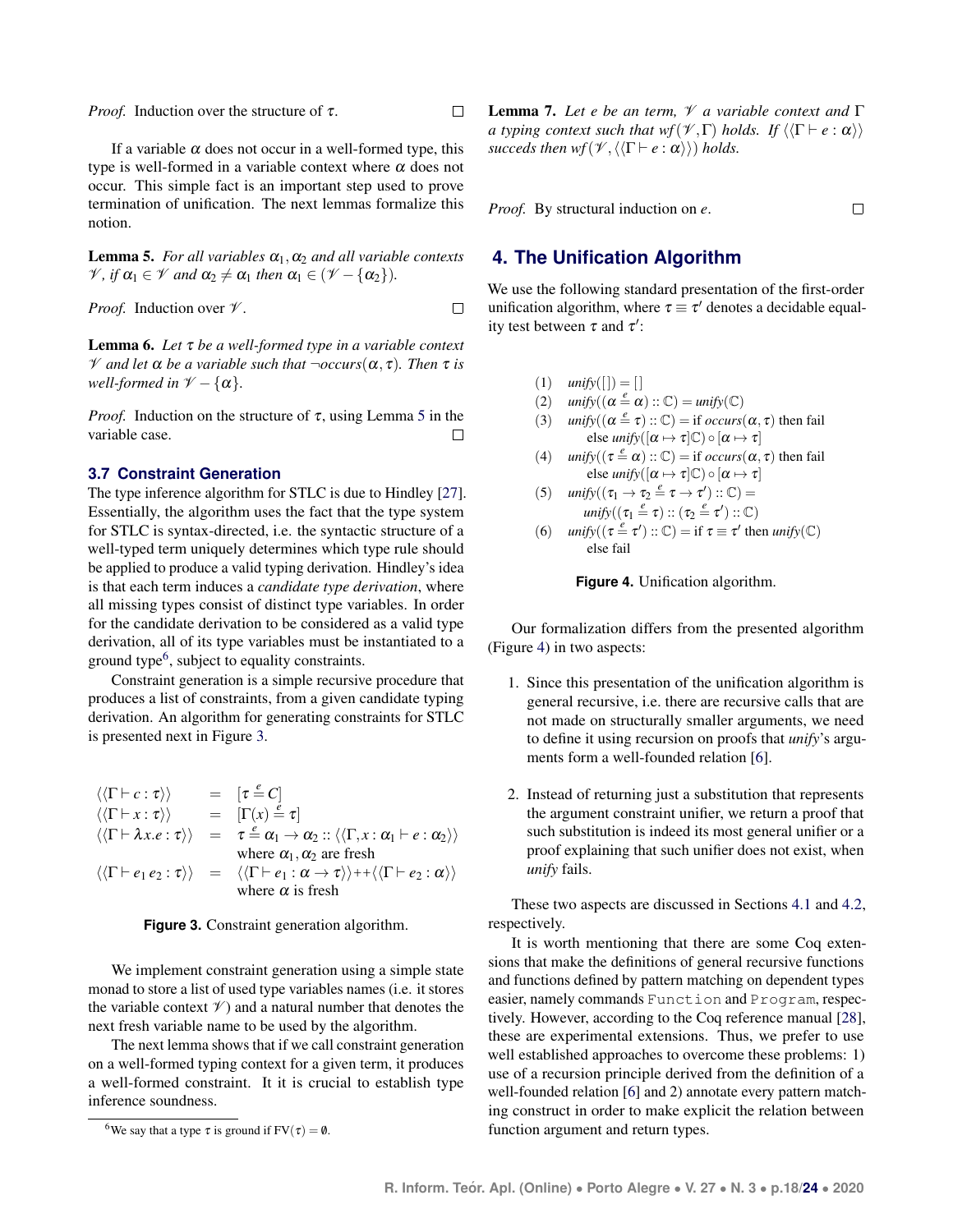#### <span id="page-6-0"></span>**4.1 Termination Proof**

For any list of equalities the unification algorithm always terminates, either by returning their most general unifier or by establishing that there is no unifier. The termination argument uses a notion of degree of a list of constraints C, written as  $|\mathbb{C}|$ , defined as a pair  $(m, n)$ , where *m* is the number of distinct type variables in  $\mathbb C$  and  $n$  is the total size of the types in  $\mathbb C$ . We let  $(m, n) \prec (m', n')$  denote the usual lexicographic ordering of degrees.

Textbooks usually consider it straightforward that each clause of the unification algorithm either terminates (with success or failure) or else make a recursive call with a list of constraints that has a lexicographically smaller degree. Since the implemented unification function is defined by recursion over proofs of lexicographic ordering of degrees, we must ensure that all recursive calls are made on smaller lists of constraints. In lines 3 and 4 of Figure [4,](#page-5-3) the recursive calls are made on a list of constraints of smaller degree, because the list of constraints  $[\alpha \mapsto \tau]$ C will decrease by one the number of type variables occurring in it. This is formalized in the following lemma:

<span id="page-6-3"></span>Lemma 8 (Substitution application decreases degree). *For all variables*  $\alpha \in \mathcal{V}$ *, all well-formed types*  $\tau$  *and well-formed lists of constraints* C*, it holds that*

$$
|[\alpha \mapsto \tau] \, \mathbb{C}| \prec |(\alpha \stackrel{e}{=} \tau) :: \mathbb{C}|
$$

*Proof.* Induction over C.

On line 5 of Figure [4,](#page-5-3) we have that the recursive call is made on a constraint that has more equalities than the original but has a smaller degree, as shown by the following lemma.

 $\Box$ 

 $\Box$ 

 $\Box$ 

<span id="page-6-4"></span>Lemma 9 (Fewer arrows implies lower degree). *For all wellformed types*  $\tau_1, \tau_2, \tau'_1, \tau'_2$  and all well-formed lists of con*straints* C*, it holds that*

$$
|(\tau_1 \stackrel{e}{=} \tau_1', \tau_2 \stackrel{e}{=} \tau_2') :: \mathbb{C}| \prec |(\tau_1 \rightarrow \tau_2 \stackrel{e}{=} \tau_1' \rightarrow \tau_2') :: \mathbb{C}|
$$

*Proof.* Immediate from Lemma [1.](#page-3-0)

Finally, the recursive calls in lines 2 and 6 also decrease the degree of the input list of constraints, according to the following:

<span id="page-6-5"></span>Lemma 10 (Less constraints implies lower degree). *For all well-formed types* τ*,* τ <sup>0</sup> *and all well-formed list of constraints* C*, it holds that*

$$
|\mathbb{C}|\prec|\tau\stackrel{\text{\it e}}{=}\tau'::\mathbb{C}|
$$

*Proof.* Immediate from Lemma [2.](#page-3-1)

#### <span id="page-6-1"></span>**4.2 Soundness and Completeness Proof**

Given an arbitrary list of constraints, the unification algorithm either fails or returns its most general unifier. We have the following properties:

- Soundness: the substitution produced is a unifier of the constraints.
- Completeness: the returned substitution is the least unifier, according to the substitution ordering defined in Section [3.3.](#page-3-2)

A substitution *S* is called a unifier of a list of constraints C according to whether *unifier*( $\mathbb{C}, S$ ) is provable and it is defined by induction on C as follows:

$$
unifier([\,], S) = True
$$
  

$$
unifier((\tau \stackrel{e}{=} \tau') :: \mathbb{C}', S) = S(\tau) = S(\tau') \wedge unifier(\mathbb{C}', S)
$$

A substitution *S* is a most general unifier of a list of constraints  $\mathbb C$  if, for any other unifier  $S'$  of  $\mathbb C$ , there exists  $S_1$  such that  $S' = S_1 \circ S$ ; formally:

$$
least(S,\mathbb{C}) = \forall S'.\,uniform(\mathbb{C},S') \rightarrow \exists S_1. \forall \alpha. (S_1 \circ S)(\alpha) = S'(\alpha)
$$

The type of the unification function is a dependent type that ensures the following property of the returned substitution *S*:

$$
(unifier(\mathbb{C}, S) \land least(S, \mathbb{C})) \lor UnifyFailure(\mathbb{C})
$$

where  $UnifyFailure(\mathbb{C})$  is a type that encodes the reason why unification of  $\mathbb C$  fails. There are two possible causes of failure: 1) an occurs check error, 2) an error caused by trying to unify distinct type constructors.

In the formalization source code, the definition of the *unify* function contains "holes"<sup>[7](#page-0-0)</sup> to mark positions where proof terms are expected. Instead of writing such proof terms, we left them unspecified and use tactics to fill them with appropriate proofs. In the companion source code, the unification function is full of such holes and they mark the position of proof obligations for soundness, completeness and termination for each equation of the definition of *unify*.

In order to prove soundness obligations we define several small lemmas that are direct consequences of the definition of the application of substitutions, which are omitted for brevity. Other lemmas necessary to ensure soundness are presented below. They specify properties of unification and application of substitutions.

<span id="page-6-2"></span>**Lemma 11.** For all type variables  $\alpha$ , types  $\tau$ ,  $\tau'$  and substitu*tions S, if*  $S(\alpha) = S(\tau')$  *then*  $S(\tau) = S([\alpha \mapsto \tau'] \tau)$ *.* 

 $\Box$ 

 $\Box$ 

*Proof.* Induction over the structure of 
$$
\tau
$$
.

Lemma 12. *For all type variables* α*, types* τ*, variable contexts*  $\mathcal V$  *and constraint sets*  $\mathbb C$ *, if*  $S(\alpha) = S(\tau)$  *and unifier*( $\mathbb C$ *, S*) *then unifier*( $[\alpha \mapsto \tau] \mathbb{C}, S$ ).

*Proof.* Induction over  $\mathbb C$  using Lemma [11.](#page-6-2)

Completeness proof obligations are filled by scripted automatic proof tactics using Lemma [3.](#page-3-3)

 ${}^{7}$ A hole in a function definition is a subterm that is left unspecified. In Coq, holes are represented by underscores and such unspecified parts of a definition are usually filled by tactic generated terms.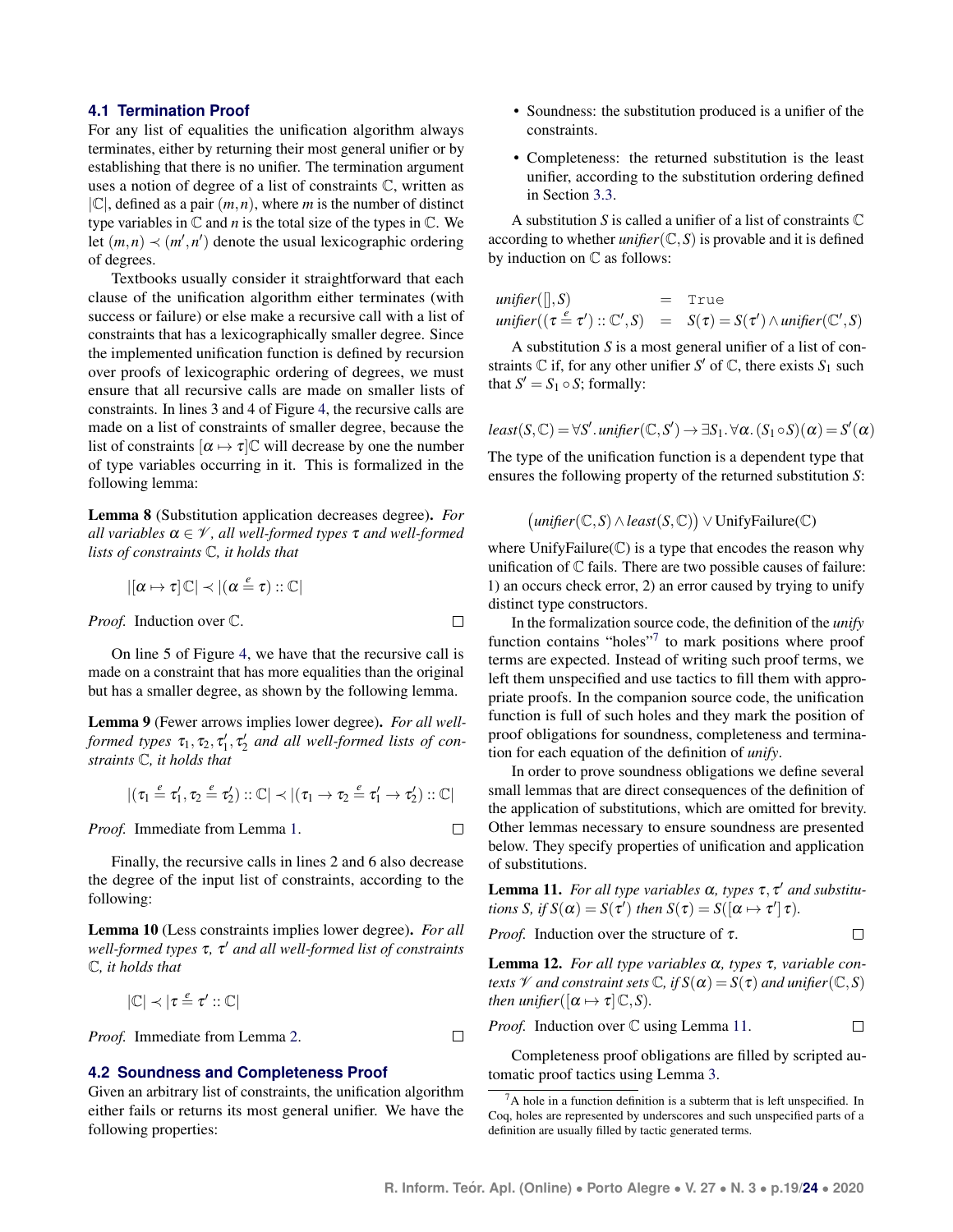# <span id="page-7-0"></span>**5. Automating Proofs**

Most parts of most proofs used to prove properties of programming languages and of algorithms are exercises that consist of a lot of somewhat tedious steps, with just a few cases representing the core insights. It is not unusual for mechanized proofs to take significant amounts of code on uninteresting cases and quite significant effort on writing that code. In order to deal with this problem in our development, we use  $\mathscr{L}$  tac, Coq's domain specific language for writing custom tactics, and Coq built-in automatic tactic auto, which implements a Prolog-like resolution proof construction procedure using hint databases within a depth limit.

The main  $\mathscr{L}$  tac custom tactic used in our development is a proof state simplifier that performs several manipulations on the hypotheses and on the conclusion. It is defined by means of two tactics, called mysimp and s. Tactic mysimp tries to reduce the goal and repeatedly applies tactic s to the proof state until all goals are solved or a failure occurs. Tactic s, shown in Figure [5,](#page-7-2) performs pattern matching on a proof state using  $\mathscr{L}$  tac match goal construct. Patterns have the form:

```
[h1:t1, h2:t2... |- C] \Rightarrow
```
where each of  $t_i$  and  $C$  are expressions, which represents hypotheses and conclusion, respectively, and tac is the tactic that is executed when a successful match occurs. Variables with question marks can occur in  $\mathscr L$  tac patterns, and can appear in tac without the question mark. Names h*<sup>i</sup>* are binding occurrences that can be used in tac to refer to a specific hypothesis. Another aspect worth mentioning is keyword context. Pattern matching with context[e] is successful if e occurs as a subexpression of some hypothesis or in the conclusion. In Figure [5,](#page-7-2) we use context to automate case analysis on equality tests on identifiers and natural numbers, as shown below:

```
[- context[eq_id-dec ?a ?b] \Rightarrowdestruct (eq_id_dec a b) ;
         subst ; try congruence
```
Tactic destruct performs case analysis on a term, subst searchs the context for a hypothesis of the form  $x = e$  or  $e = x$ , where x is a variable and  $e$  is an expression, and replaces all occurrences of x by e. Tactic congruence is a decision procedure for equalities with uninterpreted functions and data type constructors [\[6\]](#page-10-5).

```
Ltac s :=
  match goal with
    (** some branches omitted for brevity *)
    | [ H : _ /\ _ |- _] => destruct H
    | [ H : \_ \/ \_ |- \_] => destruct H
    | [ |- context[eq_nat_dec ?a ?b] ] =>
              destruct (eq_nat_dec a b) ;
              subst ; try congruence
    | [ x : (id * ty)%type |- _ ] =>
             let t := \text{fresh} "t"
              in destruct x as [x t]
    | [ H : (_, _) = (_, _) |- _] => inverts* H
    | [ H : Some = = Some = |- | => inverts* H
    | [ H : None = Some | - | - | => congruence
    | | | | - \angle \wedge - | \Rightarrow split
  end.
```

```
Ltac mysimp := repeat (simpl; s) ;
               simpl; auto with arith.
```
**Figure 5.** Main proof state simplifier tactic.

Tactic inverts\* H generates necessary conditions used to prove H and afterwards executes tactic auto.<sup>[8](#page-0-0)</sup> Tactic split divides a conjunction goal in its constituent parts.

Besides  $\mathscr{L}$  tac scripts, the main tool used to automate proofs in our development is tactic auto. This tactic uses a relatively simple principle: a database of tactics is repeatedly applied to the initial goal, and then to all generated sub-goals, until all goals are solved or a depth limit is reached.<sup>[9](#page-0-0)</sup> Databases to be used — called *hint databases* — can be specified by command Hint, which allows declaration of which theorems are part of a certain hint database. The general form of this command is:

```
Hint Resolve thm1 thm2 ... thmn : db.
```
where thm<sub>i</sub> are defined lemmas or theorems and db is the database name to be used. When calling auto a hint database can be specified, using keyword with. In Figure [5,](#page-7-2) auto is used with database arith of basic Peano arithmetic properties. If no database name is specified, theorems are declared to be part of hint database core. Proof obligations for termination are filled using lemmas [8,](#page-6-3) [9](#page-6-4) e [10](#page-6-5) that are included in hint databases. Failures of unification, for a given list of constraints  $\mathbb C$ , is represented by UnifyFailure and proof obligations related to failures are also handled by auto, thanks to the inclusion of UnifyFailure constructors as auto hints using command

Hint Constructors UnifyFailure.

## <span id="page-7-1"></span>**6. Extracting a Type Inference Algorithm**

#### **6.1 Defining the Type Inference Algorithm**

Our main goal in the formalization of a type unification algorithm is to build a certified type inference tool. The inference algorithm receives a term and returns its inferred type (using

 $9$ The default depth limit used by auto is 5.

<sup>8</sup>This tactic is defined on a tactic library developed by Arthur Charguéraud [[29\]](#page-11-8).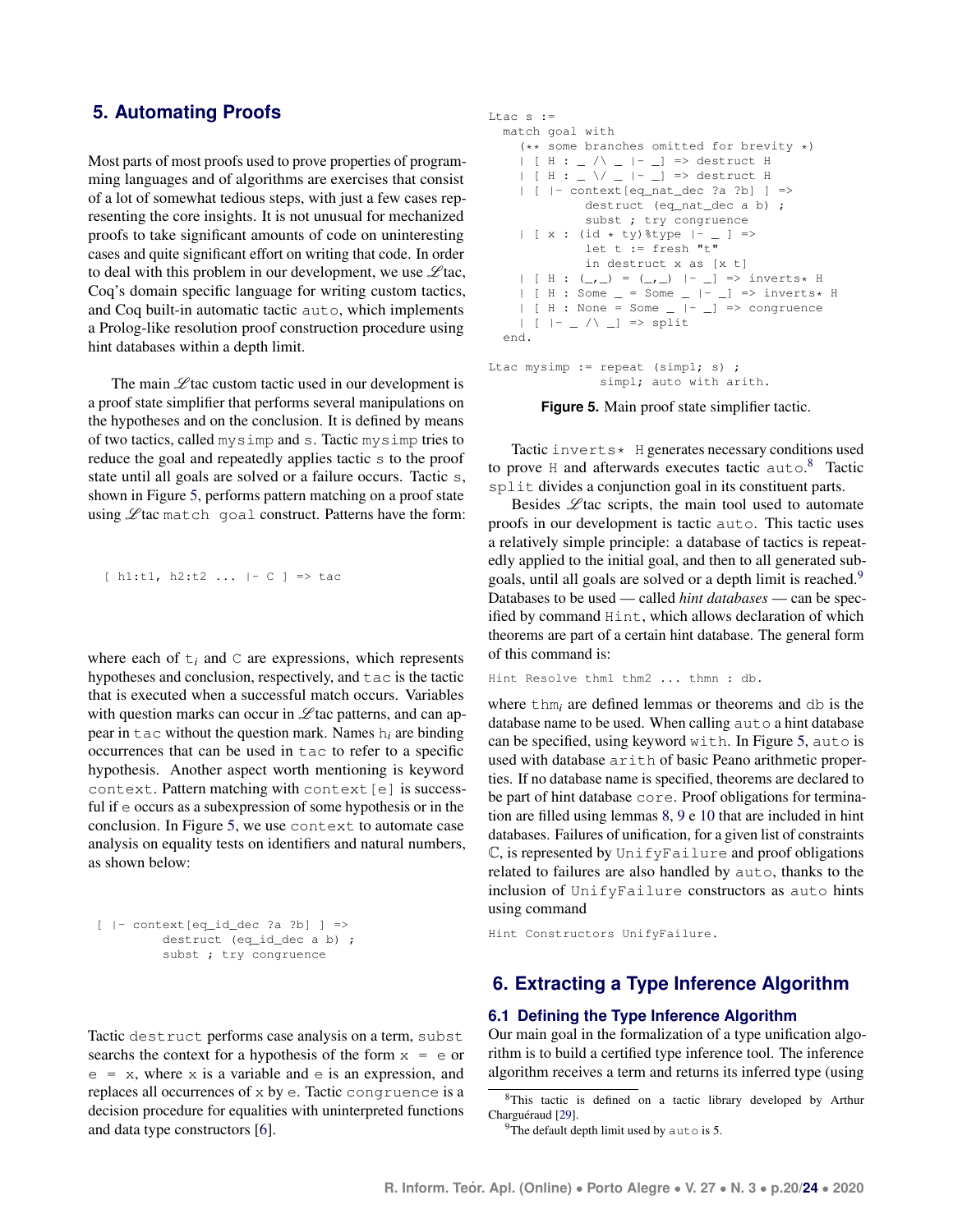constructor |Some— of Coq standard library |option— type) or signals a failure, if no such type exists. The definition of the algorithm is presented below.

$$
\begin{array}{rcl}\n\text{infer } e & = & t, \text{ where:} \\
\alpha & \text{is} & \text{ fresh.} \\
\mathbb{C} & = & \langle \langle \emptyset \vdash e : \alpha \rangle \rangle \\
R & = & \text{unify}(\mathbb{C}) \\
t & = & \text{if } R = \text{Some } S \text{ then } S(\alpha) \\
\text{else fail}\n\end{array}
$$

Basically, the algorithm calls the constraint generator for input term using a fresh type variable  $\alpha$  as its type and passing the produced constraint to unification algorithm. If unification succeeds, we apply the resulting substitution to  $\alpha$  or signal a failure, otherwise.

Soundness and completeness of type inference is ensured by the following theorems.

Theorem 3 (Type inference soundness). *For all terms e and types*  $\tau$ *, if infer e* =  $\tau$  *then*  $\emptyset \vdash e : \tau$ *.* 

*Proof.* By structural induction on *e* using lemma [3.7](#page-5-4) and theorem [3.4.](#page-4-0)  $\Box$ 

Theorem 4 (Type inference completeness). *For all terms e and types* τ*, if* /0 ` *e* : τ *then exists a substitution S* 0 *such that*  $S'(\tau') = \tau$ , where  $\tau' = infer(e)$ .

*Proof.* By structural induction on *e* using the completeness property of unification. П

#### **6.2 Extracting a Certified Type Inference Algorithm**

Now that we have defined a verified type inference algorithm for STLC, how can we use it? Our strategy is to replace code of a Haskell type checker for STLC tested using QuickCheck [\[30\]](#page-11-9), by extracted Haskell code from our formalization. This idea of replacing code tested with QuickCheck by Coq extracted code isn't new and was already used to formalize core functionality of a window manager implemented in Haskell [\[24\]](#page-11-3).

In order to test extracted code, we have implemented a type inference algorithm for STLC in Haskell and built a testsuite for it. We have implemented a generator for well-typed λ-terms and use QuickCheck to test the following property on both algorithms:

$$
\forall e. \forall \tau. \emptyset \vdash e : \tau \rightarrow \text{infer}(e) = \tau
$$

i.e. given a well-typed closed term *e*, the type inference algorithm returns it's correct type.

Since we have formalized type inference for STLC in Coq, such extracted code should be obviously correct. In principle, code Coq extraction preserves semantics if no extraction customization command is used [\[23\]](#page-11-1). Commands for customizing extraction behavior could introduce bugs and invalidate any extraction guarantees. Also, Coq extraction mechanism doesn't make use of any standard Haskell library

type. Motivated by this, we've made some customizations trying to produce code that use as much of Haskell's library as possible. In order to validate the correctness of our customizations, we have submitted extracted code to our QuickCheck based testsuite and it passed in all tests for random generated terms.

For the complete type inference algorithm, our Haskell implementation is written in 142 lines of code, while Coq extracted code is written in around 300 lines. Such difference is justified as follows:

- 1. Coq extraction doesn't make use of any predefined Haskell type or type class. A possible fix is pointed by Swierstra [\[24\]](#page-11-3), make use of axioms and sections to postulate the existence of an equality test and define some wrapper Haskell functions that calls extracted code with a proper  $|Eq-$ <sup>[10](#page-0-0)</sup> dictionary. Such situation is even worse in our context, since our Haskell implementation makes use of monads and Haskell's |do—-notation for monadic programming. Since extraction isn't aware of Haskell's |Monad— type class and its associated syntactic sugar, code produced expose, in several places, a pattern-maching structure that could be hidden by the monadic "bind" function.
- 2. Most of the code used in the formalization to produce the termination argument for unification wasn't erased by program extraction. Coq code for unification takes an additional argument to ensure that all recursive calls are made on constraints with a smaller degree. We have defined several functions to manipulate variable contexts to represent that whenever we solve a type variable in unification, it should be removed from variable context,  $\mathcal V$ . Since, such arguments use functions that manipulate such non-propositional values (i.e. values whose type isn't in sort |Prop—), they aren't removed by extraction and it resulted in functions with unnecessary parameters in Haskell code for unification.

### <span id="page-8-0"></span>**7. Related Work**

**Formalizations of unification algorithms:** Formalization of unification algorithms has been the subject of several research works [\[8,](#page-10-7) [9,](#page-10-8) [10,](#page-10-9) [11\]](#page-10-10).

In Paulson's work [\[8\]](#page-10-7) the representation of terms, built by using a binary operator, uses equivalence classes of finite lists where order and multiplicity of elements is considered irrelevant, deviating from simple textbook unification algorithms ([\[13,](#page-10-12) [12\]](#page-10-11)).

Bove's formalization of unification [\[9\]](#page-10-8) starts from a Haskell implementation and describes how to convert it into a term that can be executed in type theory by acquiring an extra termination argument (a proof of termination for the actual input) and a proof obligation (that all possible inputs satisfy

<sup>10</sup>Type class |Eq— denotes the set of all Haskell types that supports equality tests [\[1\]](#page-10-0).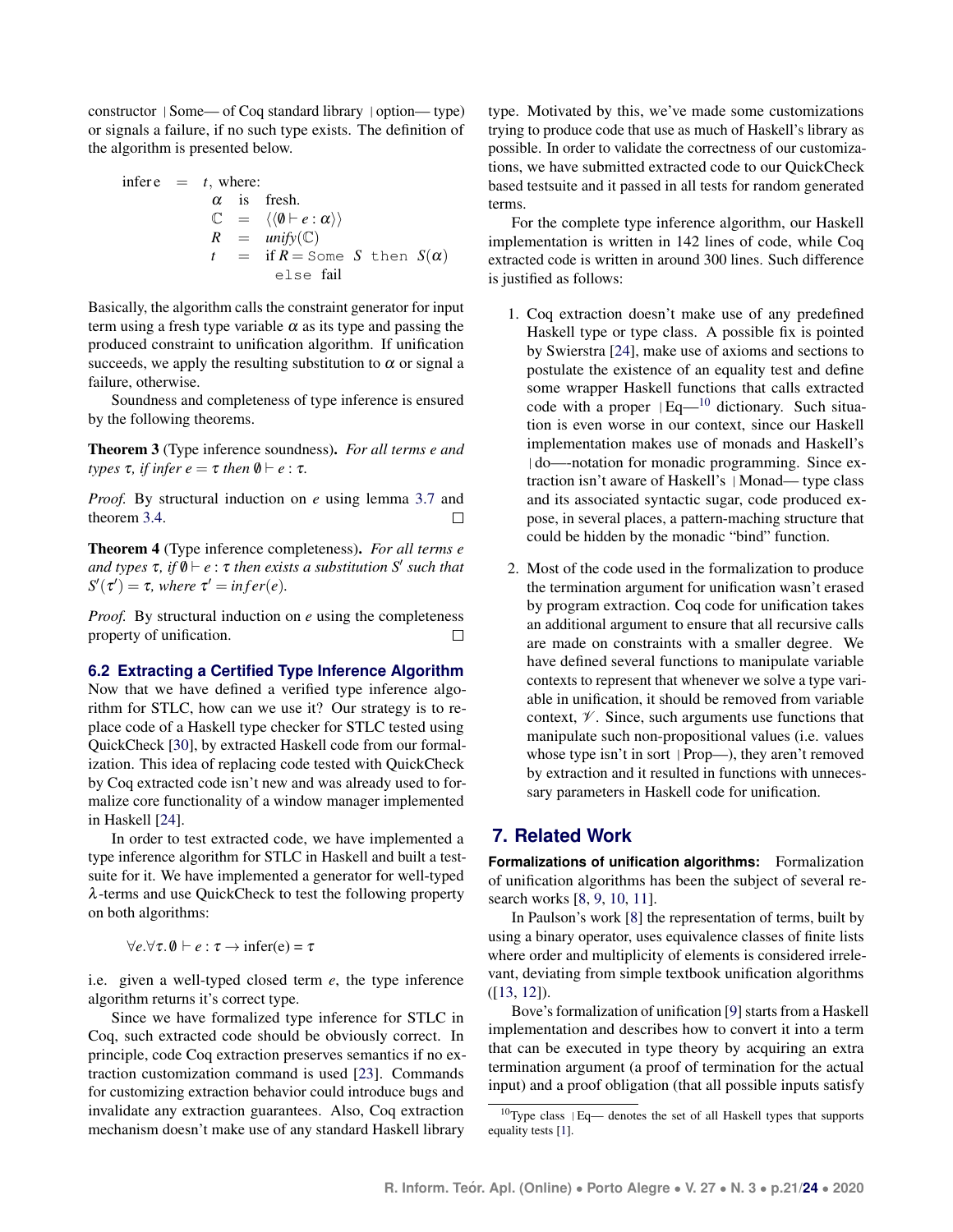this termination argument). This extra termination argument is an inductive type whose constructors and indices represent the call graph of the defined unification function. Bove's technique can be seen as a specific implementation of the technique for general recursion based on well founded relations [\[31\]](#page-11-10), which is the one implemented on Coq's standard library, used in our implementation. Also, Bove presents soundness and completeness proofs for its implementation together with the function definition (as occurs with our implementation) as well as by providing theorems separated from the actual definitions. She argues that the first formalization avoids code duplication since soundness and completeness proofs follow the same recursive structure of the unification function. Bove's implementation is given in Alf, a dependently typed programming language developed at Chalmers that is currently unsupported.

McBride [\[10\]](#page-10-9) develops a unification function that is structurally recursive on the number of non-unified variables on terms being unified. The idea of its termination argument is that at each step the unification algorithm gets rid of one unresolved variable from terms, a property that is carefully represented with dependent types. Soundness and completeness proofs are given as separate theorems in a technical report [\[32\]](#page-11-11). McBride's implementation is done on OLEG, a dependently typed programming language that is nowadays also unsupported.

Kothari [\[11\]](#page-10-10) describes an implementation of a unification function in Coq and proves some properties of most general unifiers. Such properties are used to postulate that unification function does produce most general unifiers on some formalizations of type inference algorithms in type theory [\[33\]](#page-11-12). Kothari's implementation does not use any kind of scripted proof automation and it uses the experimental command Function in order to generate an induction principle from its unification function structure. He uses this induction principle to prove properties of the defined unification function.

Avelar et al.'s proof of completeness [\[34\]](#page-11-13) is not focused on the proof that the unifier *S* of types  $\bar{\tau}$ , returned by the unification algorithm, is the least of all existing unifiers of  $\bar{\tau}$ . It involves instead properties that specify: i)  $dom(S) \subseteq$ FV( $\overline{\tau}$ ), ii) the contra-domain of *S* is a subset of FV( $\overline{\tau}$ ) – *dom*(*S*), and iii) if the unification algorithm fails then there is no unifier. The proofs involve a quite large piece of code, and the program does not follow simple textbook unification algorithms. The proofs are based instead on concepts like the first position of conflict between terms (types) and on resolution of conflicts. More recent work of Avelar et al. [\[35\]](#page-11-14) extends the previous formalization by the description of a more elaborate and efficient first-order unification algorithm. The described algorithm navigates the tree structure of the two terms being unified in such a way that, if the two terms are not unifiable then, after the difference at the first position of conflict between the terms is eliminated through a substitution, the search of a possible next position of conflict is computed

through application of auxiliary functions starting from the previous position.

**Formalization of type inference algorithms:** Most works on formalizing type inference algorithms focus on (or some variant of) Damas-Milner type system (c.f. [\[36,](#page-11-15) [37,](#page-11-16) [38,](#page-11-17) [39,](#page-11-18) [40,](#page-11-19) [41\]](#page-11-20)).

The first works on formalizing type inference are by Nazareth and Narascewski in Isabelle/HOL [\[37,](#page-11-16) [38\]](#page-11-17). Both works focus on formalizing the well-known algorithm W [\[3\]](#page-10-2), but unlike our work, they don't provide a verified implementation of unification. They assume all the necessary unification properties to finish their certification of type inference. The work of Dubois [\[36\]](#page-11-15) also postulates unification and prove properties of type inference for ML using the Coq proof assistant system. Nominal techniques were used by Urban [\[39\]](#page-11-18) to certify algorithm W in Isabelle/HOL using the Nominal package. As in other works, Urban just assumes properties that the unification algorithm should have without formalizing it.

Full formalizations of type inference for ML with structural polymorphism was reported by Jacques Garrigue [\[40,](#page-11-19) [41\]](#page-11-20). He fully formalizes interpreters for fragments of the OCaml programming language. Since the type system of OCaml is far more elaborate than STLC, his work involves a more substantial formalization effort than the one reported in this work. Garrigue's formalization of unification avoids the construction of a well-founded relation for constraints by defining the algorithm by using a "bound" on the number of allowed recursive calls made. Also, he uses libraries for dealing with bindings using the so-called locally nameless approach [\[42\]](#page-11-21).

**Applications of proof assistants.** Ribeiro and Du Bois [\[43\]](#page-11-22) described the formalization of a RE (regular expression) parsing algorithm that produces a bit representation of its parse tree in the dependently typed language Agda. The algorithm computes bit-codes using Brzozowski derivatives and they proved that the produced codes are equivalent to parse trees ensuring soundness and completeness with respect to an inductive RE semantics. They included the certified algorithm in a tool developed by themselves, named verigrep, for REbased search in the style of GNU grep. While the authors provided formal proofs, their tool show a bad performance when compared to other approaches to RE parsing.

A formal constructive theory of RLs (regular language) was presented by Doczkal et. al. in [\[44\]](#page-11-23). They formalized some fundamental results about RLs. For their formalization, they used the Ssreflect extension to Coq, which features an extensive library with support for reasoning about finite structures such as finite types and finite graphs. They established all of their results in about 1400 lines of Coq, half of which are specifications. Most of their formalization deals with translations between different representations of RLs, including REs, DFAs (deterministic finite automata), minimal DFAs and NFAs (non-deterministic finite automata). They formalized all these (and other) representations and constructed com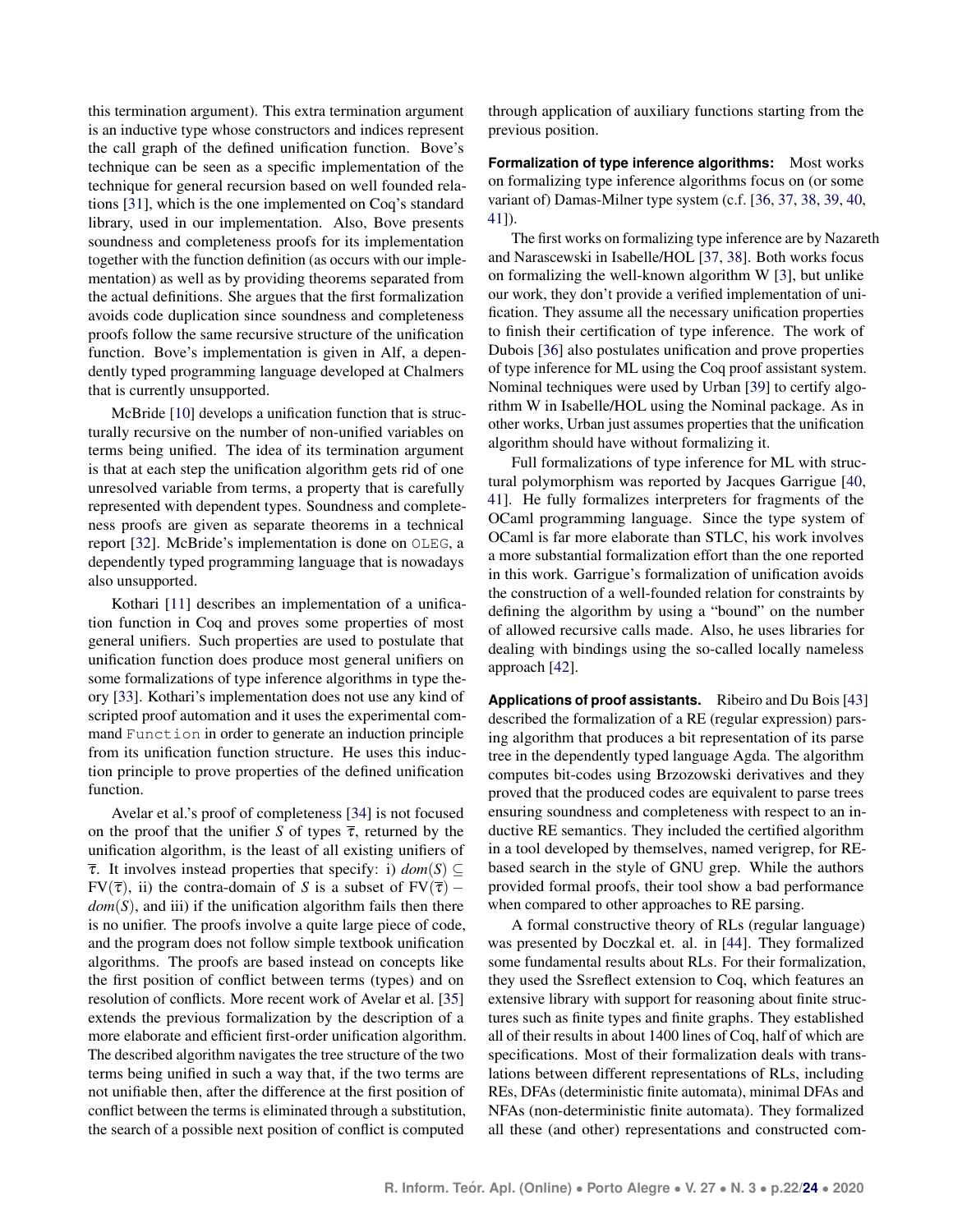putable conversions between them. Besides other interesting aspects of their work, they proved the decidability of language equivalence for all representations. Unlike our work, Doczkal et. al.'s only concerns about formalizing classical results of RL theory in Coq, without using the formalized automata in practical applications, like matching or parsing.

# <span id="page-10-19"></span>**8. Conclusion**

We have given a complete formalization of termination, soundness and completeness of a type unification algorithm in the Coq proof assistant. To the best of our knowledge, the proposed formalization is the first to follow the structure of termination proofs presented in classical textbooks on type systems [\[13,](#page-10-12) [12\]](#page-10-11). Soundness and completeness proofs of unification are coupled with the algorithm definition and are filled by scripted proof tactics using previously proved lemmas.

The formalized unification algorithm is used to produce a correct constraint-based type inference algorithm for STLC in Coq. We use such formalization to produce a Haskell implementation from it. Since Coq extraction doesn't make use of any Haskell's library types, we use some customization commands to produce more idiomatic Haskell code. To validate such customizations, we have used property based tests to ensure that the produced Haskell code behaves as expected.

The developed formalization has 962 lines of code and around 100 lines of comments. The formalization is composed by 47 lemas and theorems, 49 type and function definitions and 5 inductive types. Most of the implementation effort has been done on proving termination, which takes 293 lines of our code, expressed in 21 theorems. Compared with Kothari's implementation, that is written in more than 1000 lines, our code is more compact.

We intend to use this formalization to develop a complete type inference algorithm for Haskell in the Coq proof assistant. The developed work is available online [\[20\]](#page-10-20).

# **Author contributions**

All authors have contributed equally to the development of this work.

# **References**

<span id="page-10-0"></span>[1] JONES, S. P. *Haskell 98 Language and Libraries: the Revised Report*. [S.l.: s.n.], 2003.

<span id="page-10-1"></span>[2] MILNER, R.; TOFTE, M.; HARPER, R. *The Definition of Standard ML*. [S.l.]: MIT Press, 1990. I-XI, 1-101 p.

<span id="page-10-2"></span>[3] MILNER, R. A Theory of Type Polymorphism in Programming. *J. Comput. Syst. Sci.*, v. 17, n. 3, p. 348–375, 1978.

<span id="page-10-3"></span>[4] POTTIER, F.; RÉMY, D. The Essence of ML Type Inference. In: PIERCE, B. C. (Ed.). *Advanced Topics in Types and Programming Languages*. MIT Press, 2005. cap. 10, p. 389–489. Disponível em:  $\langle$ <http://cristal.inria.fr/attapl/> $\rangle$ .

<span id="page-10-4"></span>[5] ROBINSON, J. A. A Machine-Oriented Logic Based on the Resolution Principle. *J. ACM*, v. 12, n. 1, p. 23–41, 1965. <span id="page-10-5"></span>[6] BERTOT, Y.; CASTÉRAN, P. Interactive Theorem Prov*ing and Program Development. Coq'Art: The Calculus of Inductive Constructions*. [S.l.]: Springer Verlag, 2004. (Texts in Theoretical Computer Science).

<span id="page-10-6"></span>[7] BOVE, A.; DYBJER, P.; NORELL, U. A Brief Overview of Agda — A Functional Language with Dependent Types. In: *Proceedings of the 22nd International Conference on Theorem Proving in Higher Order Logics*. Berlin, Heidelberg: Springer-Verlag, 2009. (TPHOLs '09), p. 73–78.

<span id="page-10-7"></span>[8] PAULSON, L. C. Verifying the Unification Algorithm in LCF. *CoRR*, cs.LO/9301101, 1993.

<span id="page-10-8"></span>[9] BOVE, A. *Programming in Martin-Lof Type Theory: ¨ Unification - A non-trivial Example*. 1999. Licentiate Thesis of the Department of Computer Science, Chalmers University of Technology.

<span id="page-10-9"></span>[10] MCBRIDE, C. First-order unification by structural recursion. *J. Funct. Program.*, v. 13, n. 6, p. 1061–1075, 2003.

<span id="page-10-10"></span>[11] KOTHARI, S.; CALDWELL, J. A Machine Checked Model of Idempotent MGU Axioms For Lists of Equational Constraints. In: FERNANDEZ, M. (Ed.). *Proceedings 24th International Workshop on Unification*. [S.l.: s.n.], 2010. (EPTCS, v. 42), p. 24–38.

<span id="page-10-11"></span>[12] MITCHELL, J. C. *Foundations of Programming Languages*. Cambridge, MA, USA: MIT Press, 1996.

<span id="page-10-12"></span>[13] PIERCE, B. C. *Types and programming languages*. Cambridge, MA, USA: MIT Press, 2002.

<span id="page-10-13"></span>[14] MCBRIDE, C.; MCKINNA, J. The view from the left. *J. Funct. Program.*, v. 14, n. 1, p. 69–111, 2004.

<span id="page-10-14"></span>[15] LEROY, X. Formal verification of a realistic compiler. *Commun. ACM*, v. 52, n. 7, p. 107–115, 2009.

<span id="page-10-15"></span>[16] BARTHE, G. et al. A Formal Correspondence between Offensive and Defensive JavaCard Virtual Machines. In: CORTESI, A. (Ed.). *VMCAI*. [S.l.]: Springer, 2002. (Lecture Notes in Computer Science, v. 2294), p. 32–45.

<span id="page-10-16"></span>[17] GONTHIER, G. The Four Colour Theorem: Engineering of a Formal Proof. In: KAPUR, D. (Ed.). *ASCM*. [S.l.]: Springer, 2007. (Lecture Notes in Computer Science, v. 5081), p. 333.

<span id="page-10-17"></span>[18] GONTHIER, G. Engineering mathematics: the odd order theorem proof. In: GIACOBAZZI, R.; COUSOT, R. (Ed.). *POPL*. [S.l.]: ACM, 2013. p. 1–2.

<span id="page-10-18"></span>[19] RIBEIRO, R.; CAMARÃO, C. A mechanized textbook proof of a type unification algorithm. In: *SBMF*. [S.l.]: Springer, 2015. p. 127–141.

<span id="page-10-20"></span>[20] RIBEIRO, R. et al. *A Mechanized Textbook Proof of a Type Unification Algorithm — On-line repository*. 2015. Https://github.com/rodrigogribeiro/unification.

<span id="page-10-21"></span>[21] SØRENSEN, M.; URZYCZYN, P. *Lectures on the Curry-Howard Isomorphism*. [S.l.]: Elsevier, 2006. (Studies in Logic and the Foundations of Mathematics, v. 10).